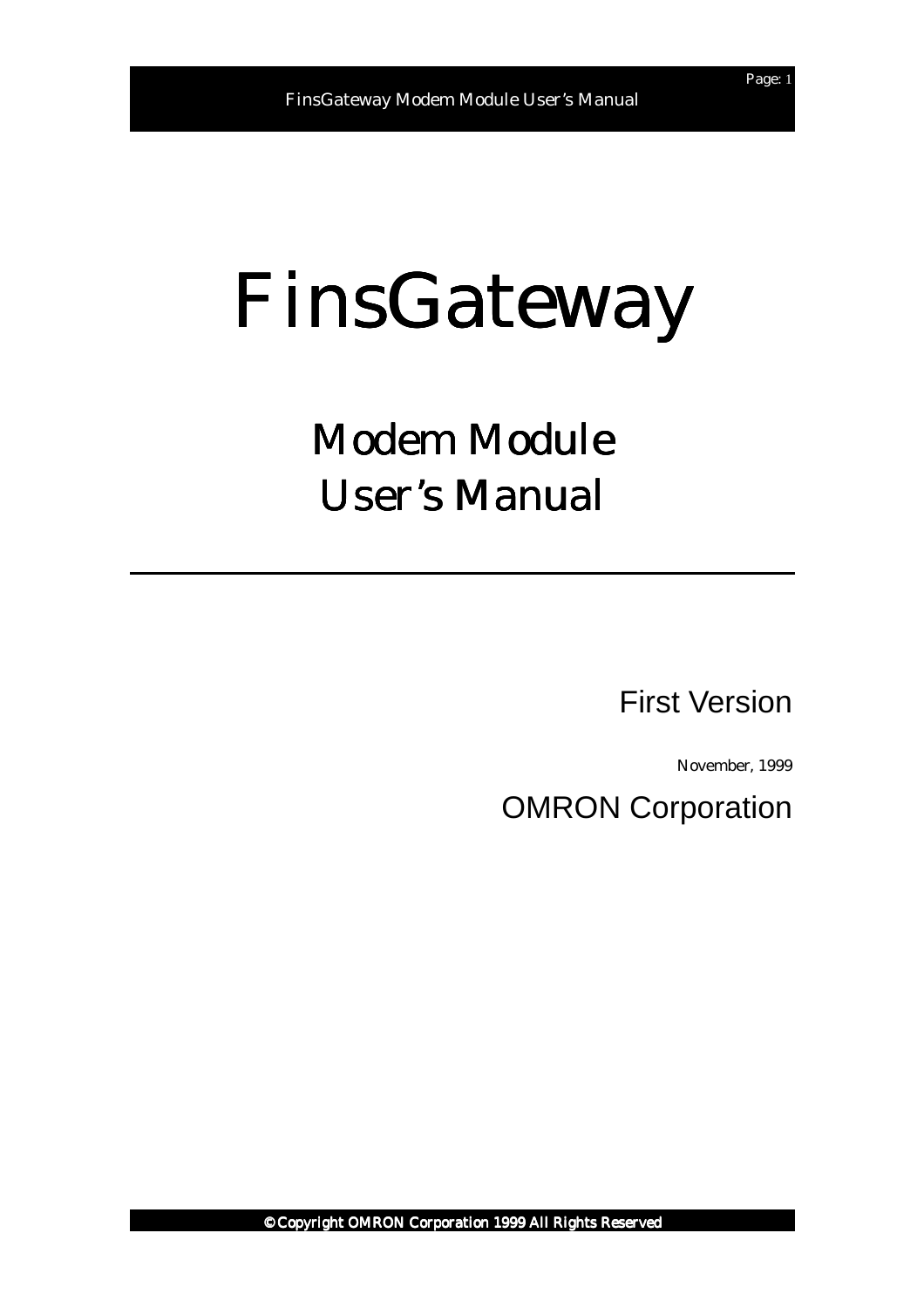#### FinsGateway Modem Module User's Manual

#### **CONTENTS**

©Copyright OMRON Corporation 1995,1996-1998,1999 All Rights Reserved.

FinsGateway was developed using Microsoft Visual C++ Version 5.0 and Version 4.1, Borland Delphi Version 2.0, and Microsoft FrontPage98.

Copyrights of the FinsGateway manual and software are owned by OMRON Corporation, except the following items.

FinsGateway is released containing the following items copyrighted by Microsoft Corporation. These are: ATL.DLL; MFC42.DLL; MSVCRT.DLL; MSVCP50.dll; and OLEAUT32.dll. These modules included in FinsGateway are redistributed based on a license agreement between Microsoft Corporation and OMRON Corporation. Under this license agreement, these modules cannot be distributed by the customer.

FINS and FinsGateway are trademarks of OMRON Corporation.

Microsoft, Windows, WindowsNT, and Visual C++ are registered trademarks of Microsoft Corporation.

Pentium and Intel are registered trademarks of Intel Corporation.

IBM is a registered trademark of International Business Machines Corporation.

All corporate names and product names mentioned in this manual are trademarks or registered trademarks of each company.

The symbols  $TM$  and  $\overline{\Theta}$  are omitted in this document.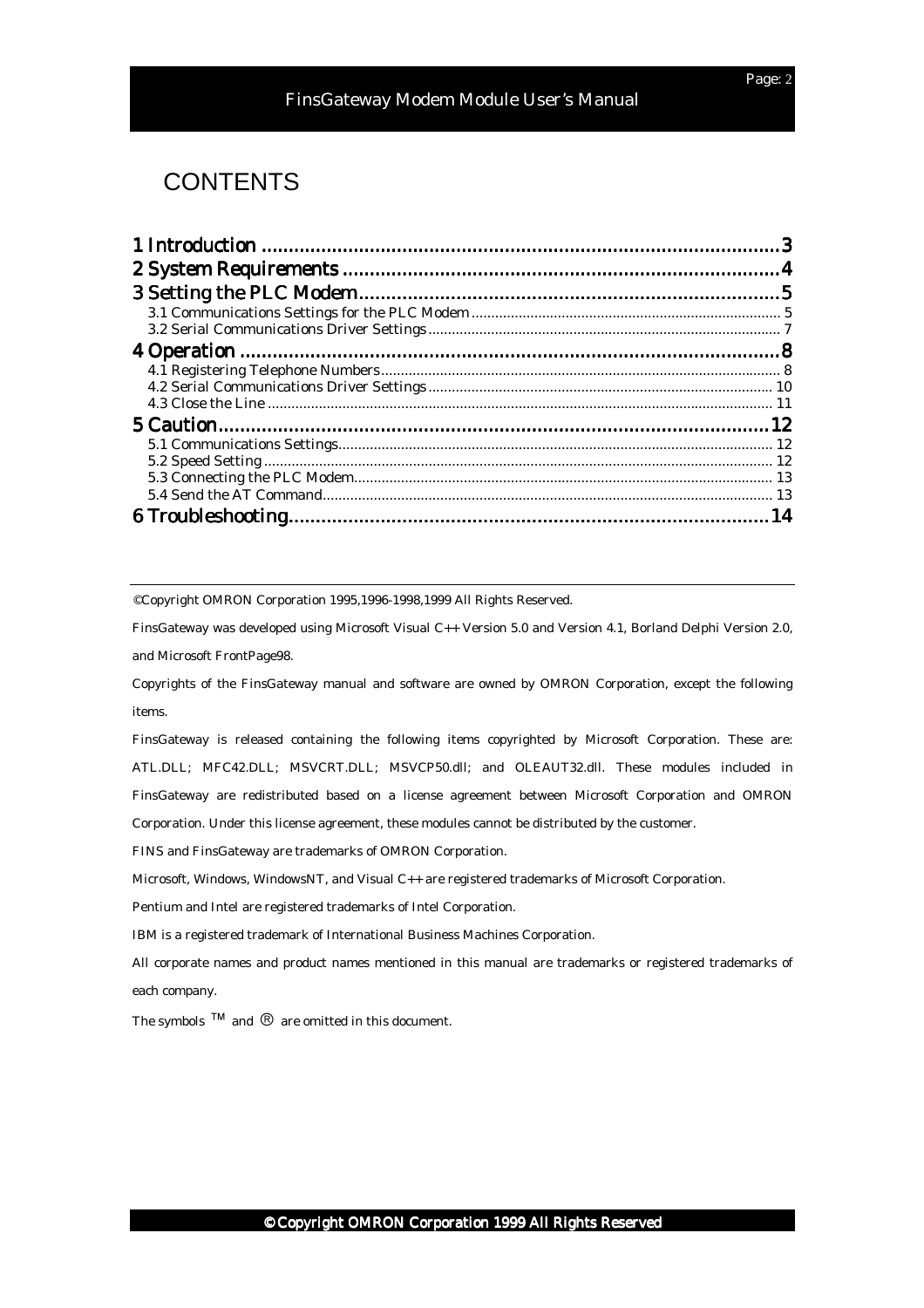### **1 Introduction**

The Modem Module is an add-on software for FinsGateway remote communication.

You can develop a remote PLC data acquisition application quickly and easily using the modem module.



FinsGateway + Modem Module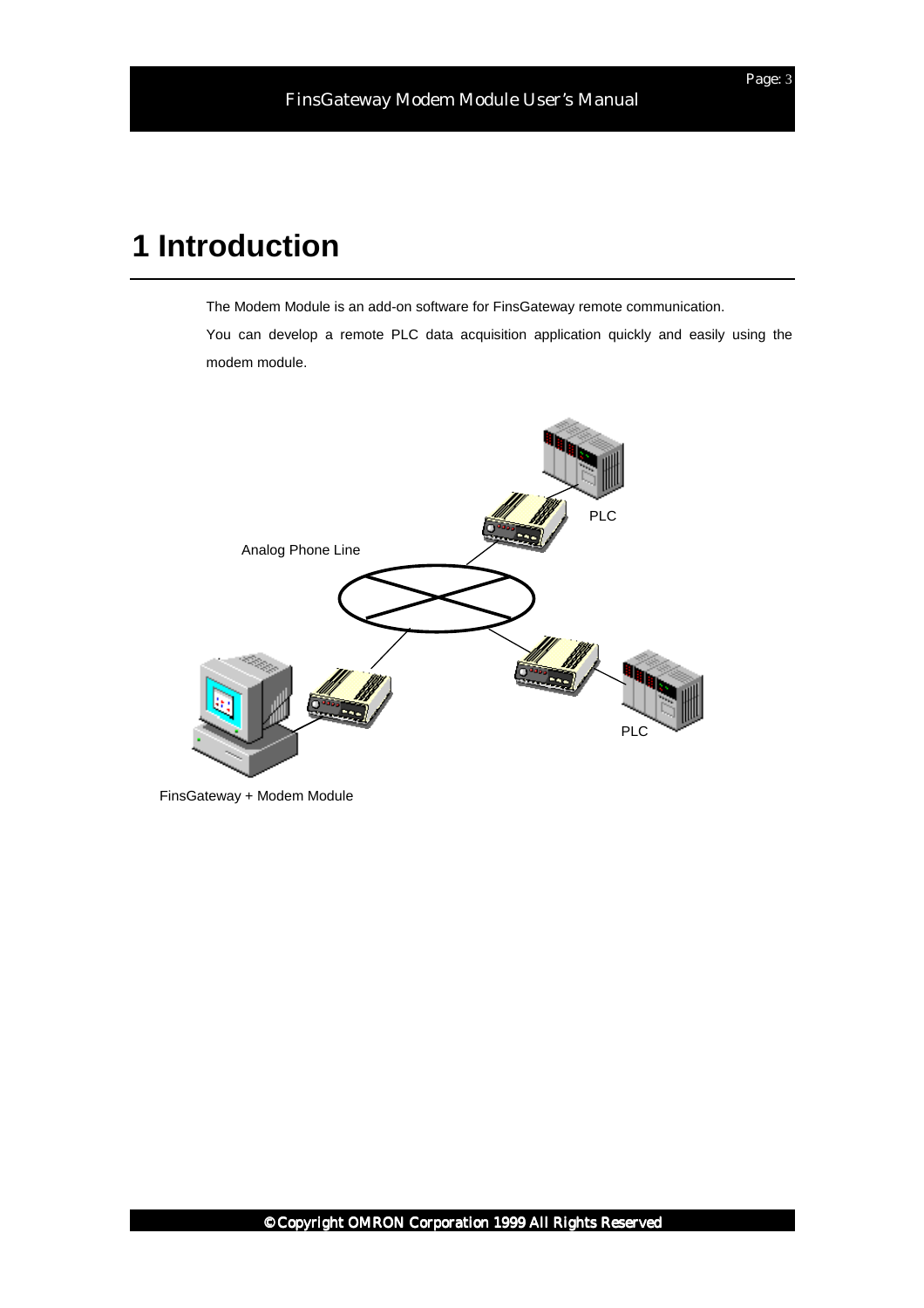### **2 System Requirements**

The Modem Module is an add-on software for FinsGateway. Therefore, the environment must support the operation of FinsGateway. The following system specifications are recommended to operate the Modem Module.

| Item      | Recommended System Specifications              |
|-----------|------------------------------------------------|
| CPU.      | Pentium 200MHz or higher-                      |
| RAM.      | 64MB or higher.                                |
| OS-       | Microsoft® Windows NT, Windows95 or Windows98- |
| Software. | FinsGateway Ver2.0 or higher.                  |
| Modem.    | Modem for Windows.                             |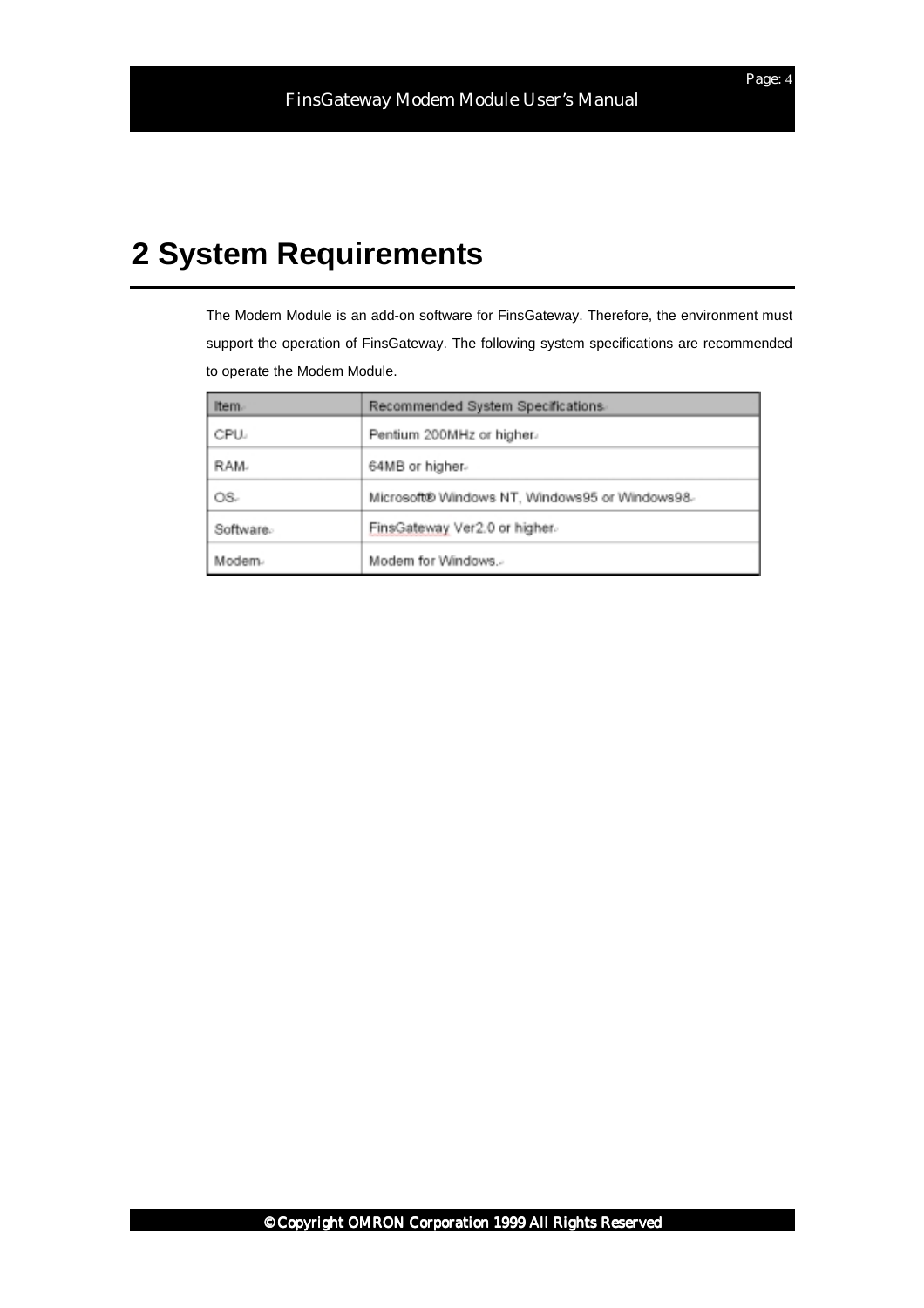### **3 Setting the PLC Modem**

#### **3 – 1 Communications Settings for the PLC Modem**

Modems can detect the communication settings automatically to communicate with the computer when the computer sends the AT command to the modem. That is why you do not need to set the communications settings for the computer modem.

However, the PLC modem cannot detect the communications settings, because PLC is not a computer and does not send the AT command to the modem. The communications settings for the PLC modem must match the settings of the computer modem and the PLC.

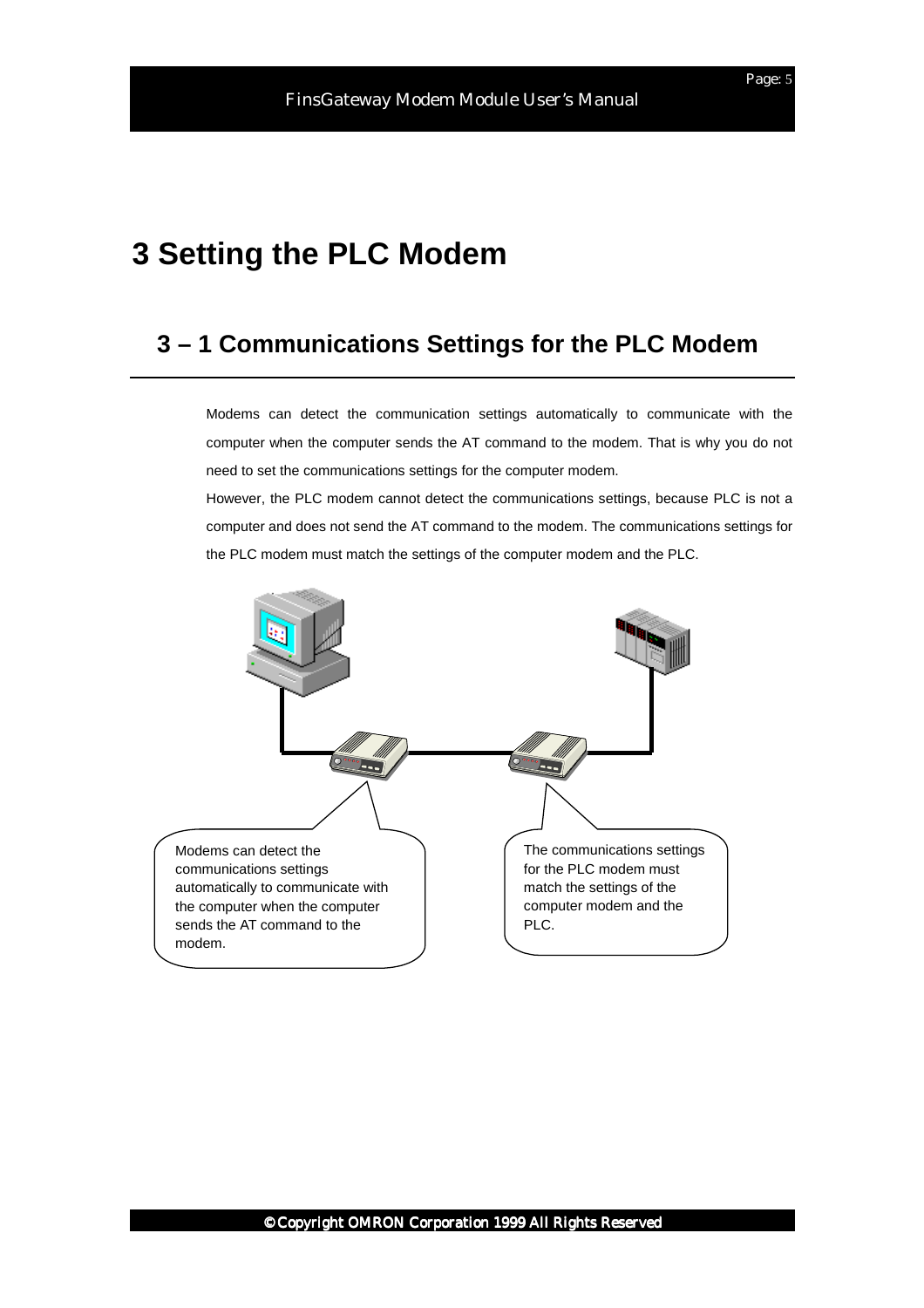1. Plug the PLC modem into the COM port of the computer.

2. Click on the Start button, point to Programs, point to FinsGateway, and point to PLC Modem Setup.

| Receive Modem Setup           |                                                        | $\vert x \vert$ |
|-------------------------------|--------------------------------------------------------|-----------------|
| directly to the PLC.          | Set the connection preferences for the modem connected |                 |
| COM Port                      |                                                        |                 |
| COM Port: COM1                |                                                        |                 |
| <b>Connection Preferences</b> |                                                        | Set             |
| Baud Rate: 9600               |                                                        | Default         |
| Data Bits: 7                  |                                                        | AT Command      |
| Stop Bits: 1                  |                                                        |                 |
|                               | Parity: EVEN                                           | Exit            |

3. Select the COM port for the modem in the COM port box.

4. Select the communications settings in the dialog to match the communications settings of the PLC.

default: BaudRate: 9600bps, Data Bits: 7, Stop Bit: 1, Parity: Even

5. Click on the [Set] button.

The PLC modem setting is done. Unplug the modem from the computer and plug it into the PLC.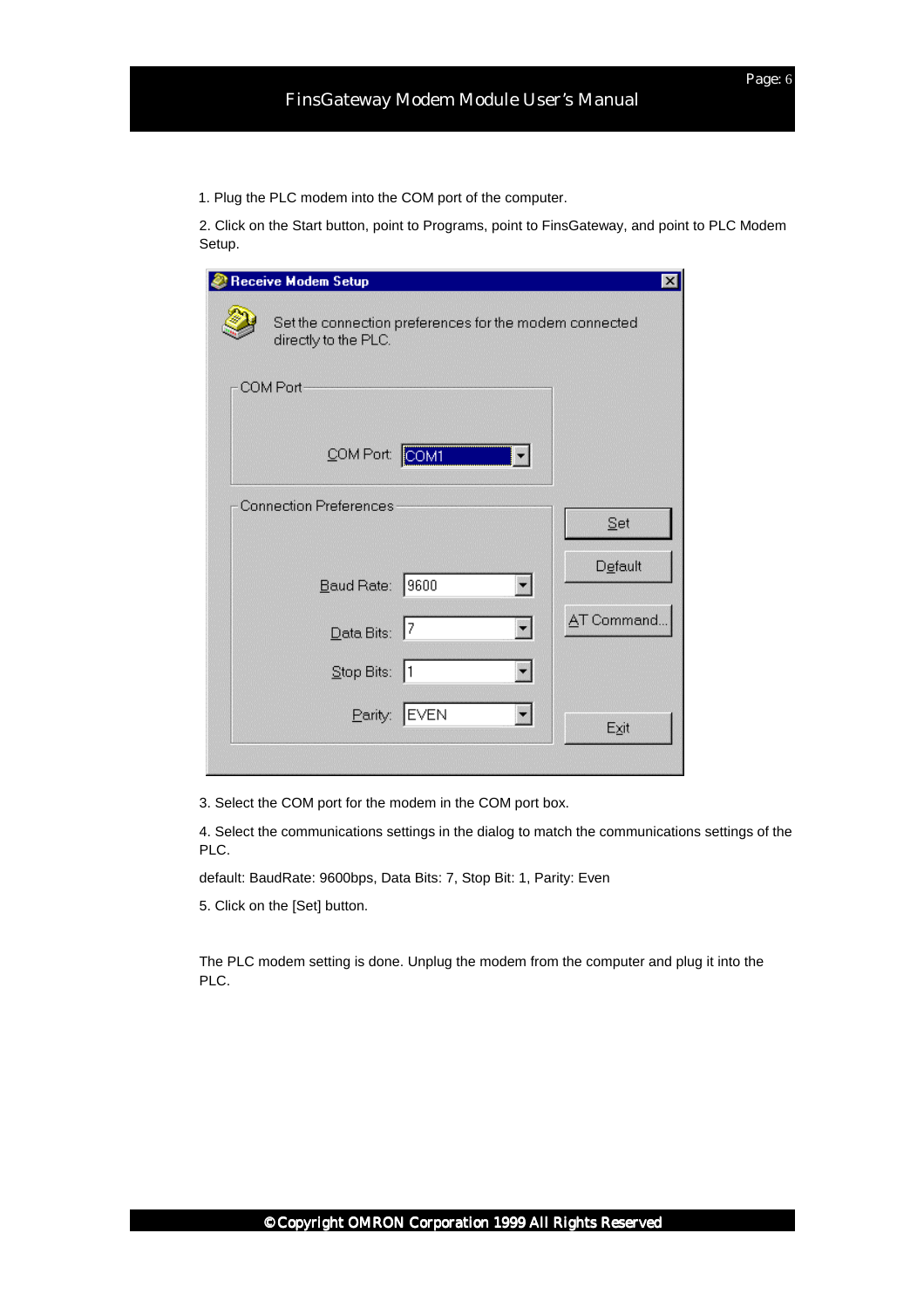### **3 – 2 Serial Communications Driver Settings**

1. Exit PLC Reporter if it is running.

2. Click on the Start button, point to Programs, point to FinsGateway, and point to Serial Communications Setup.

3. Click the Communications Line tab and select the check box of the COM port for the modem to add the phone line.

| <b>COM1 Serial Unit Properties</b> |                                      |           |                                                      |       |
|------------------------------------|--------------------------------------|-----------|------------------------------------------------------|-------|
|                                    |                                      |           | About   Network   Communication Unit   Nodes   Lines |       |
| Name                               | Port                                 | Node no.  | Unit no.                                             |       |
| ⊻ сом1                             | COM1                                 | 31        | 24                                                   |       |
| $\blacksquare$ COM2                | COM <sub>2</sub>                     | 31        | 25                                                   |       |
| COM3                               | COM3                                 | 31        | 26                                                   |       |
| COM4                               | COM4                                 | 31        | 27                                                   |       |
|                                    |                                      |           |                                                      |       |
|                                    |                                      |           |                                                      |       |
|                                    |                                      | Line list | Delete<br>Add                                        |       |
|                                    |                                      |           |                                                      |       |
|                                    | Use the check boxes to select lines. |           |                                                      |       |
|                                    |                                      |           |                                                      |       |
|                                    |                                      |           |                                                      |       |
|                                    |                                      |           |                                                      |       |
|                                    |                                      | Close     | Cancel                                               | Apply |

- 4. Click [OK] to close the dialog.
- 5. Set the network address for the added phone line if necessary.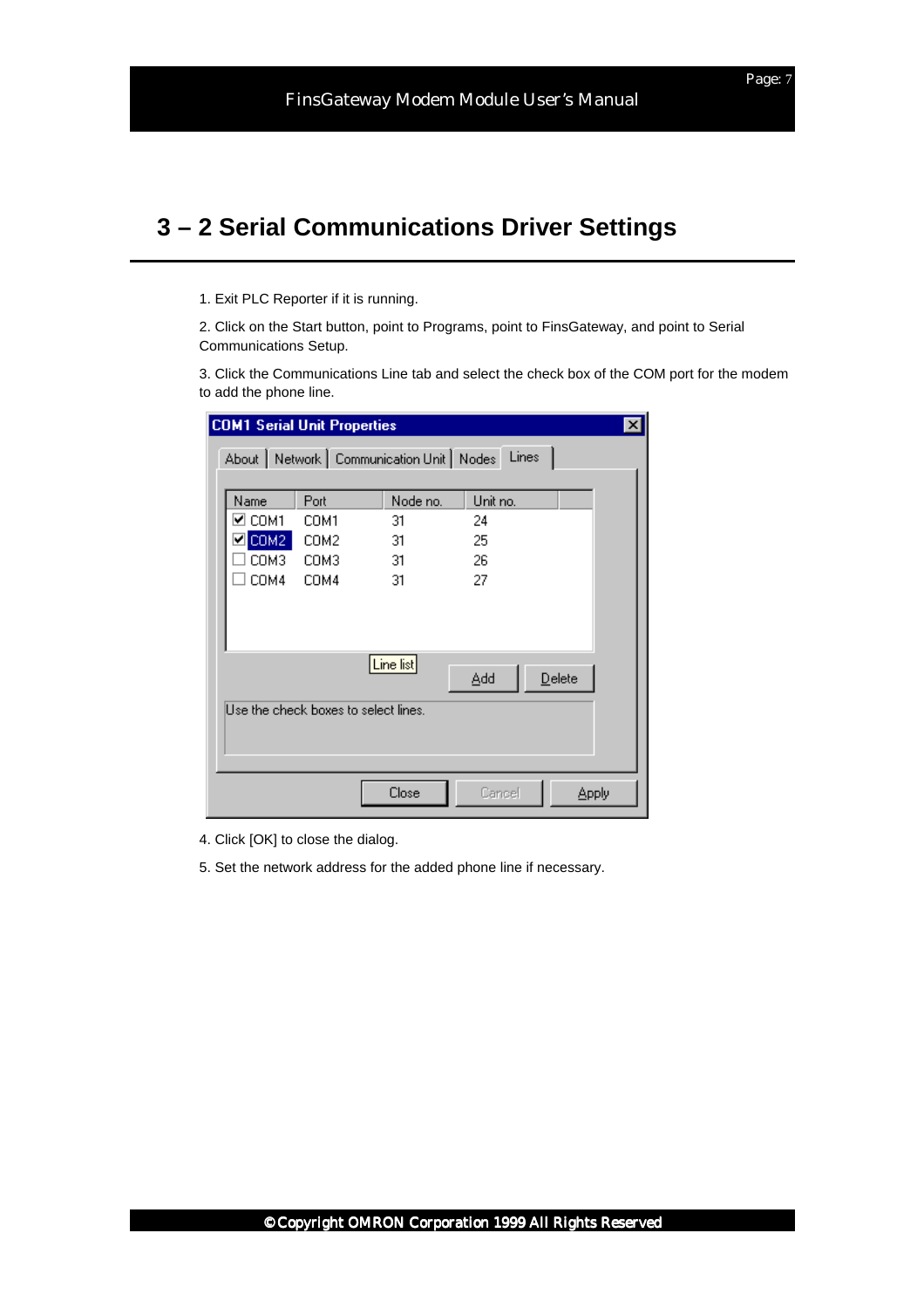### **4 Operation**

Register a telephone number to identify each destination modem and PLC.

### **4 – 1 Registering Telephone Numbers**

1. FgwTapiCaller Settings

Click on the Start button, point to Programs, point to FinsGateway, and point to FgwTapiCaller.

| FgwTapiCaller   |                | $\mathsf{x}$<br>ı. |
|-----------------|----------------|--------------------|
| Number to dial: | 01-2345-6789   |                    |
|                 |                | Dial property      |
| Device:         | Standard Modem |                    |
|                 |                | Modem setup.       |
| Serial Unit:    | COM1           |                    |
|                 |                | Unit setup         |
| Line Status:    |                |                    |
|                 |                | Update.            |
| Dial            | Hang up        | Close              |

#### 2. Select Phone Line Type

Click on the Dialing Properties button. Select Tone dialing or Pulse dialing in the Dialing Properties dialog to set the dialing type.

| <b>Dialing Properties</b><br>7x<br>My Locations<br>=Where I am:<br>I am dialing from:<br>Default Location<br>New<br>Remove<br>The area gode is: 045<br>United States of America [1]<br>I am in:<br>How I dial from this location:<br>To access an outside line, first dial:<br>for long distance.<br>for local,<br>Dial using Calling Card:<br>Change.<br>This location has call waiting. To disable it, dial:<br>The phone system at this location uses: @ Tone dialing @ Pulse dialing<br><b>OK</b><br>Cancel | Click the Tone dialing or Pulse<br>dialing in the Dialing Properties<br>dialog to select the dialing type. |
|-----------------------------------------------------------------------------------------------------------------------------------------------------------------------------------------------------------------------------------------------------------------------------------------------------------------------------------------------------------------------------------------------------------------------------------------------------------------------------------------------------------------|------------------------------------------------------------------------------------------------------------|
|-----------------------------------------------------------------------------------------------------------------------------------------------------------------------------------------------------------------------------------------------------------------------------------------------------------------------------------------------------------------------------------------------------------------------------------------------------------------------------------------------------------------|------------------------------------------------------------------------------------------------------------|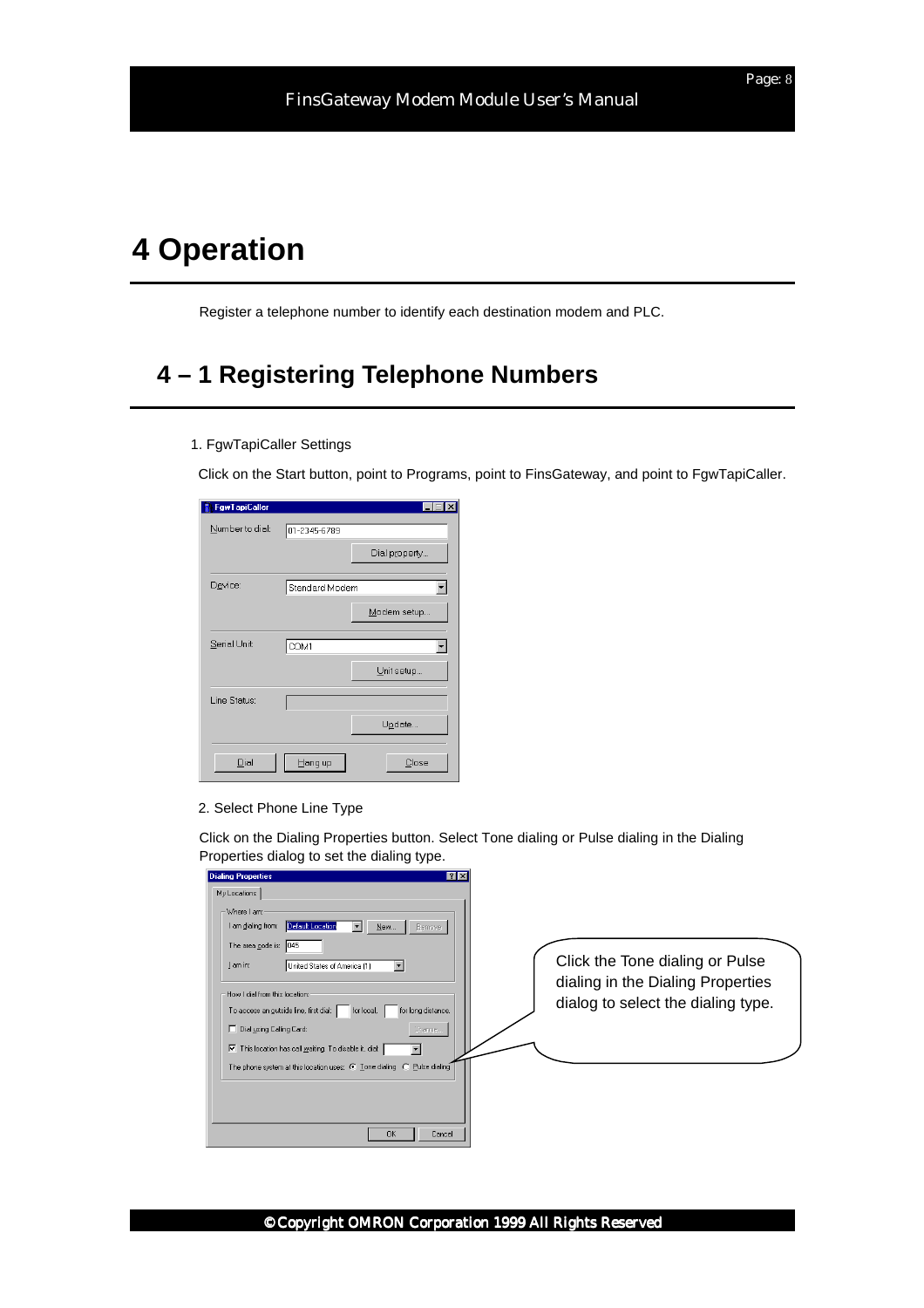3. Type the name and the telephone number of the destination to call in the telephone number setup dialog.

You can enter a comma  $($ ,  $)$ , or  $-$  in the telephone number box to make the telephone number easy to identify.

4. Click on the Modem Setup button in the telephone number setup dialog to start the modem settings dialog.

Select the modem in the Modem to use field and set the communication settings to match the settings of the remote PLC.

| <b>Standard Modem Properties</b>                               |        |
|----------------------------------------------------------------|--------|
| Connection   Options  <br>General                              |        |
| Connection preferences                                         |        |
| Data bits:                                                     |        |
| ∣Even<br>Parity:                                               |        |
| Stop bits:<br>l2                                               |        |
| Call preferences<br>$\nabla$ Wait for dial tone before dialing |        |
| Cancel the call if not connected within                        | secs   |
| $\Box$ Disconnect a call if idle for more than                 | mins   |
| Advanced.                                                      |        |
| 0K                                                             | Cancel |

5. Click the Unit setup button in the telephone number setup dialog to start the modem settings dialog.

Select the COM port which connecting the Modem.

|                     | <b>COM1 Serial Unit Properties</b>   |           |                                                    | $\vert x \vert$ |
|---------------------|--------------------------------------|-----------|----------------------------------------------------|-----------------|
|                     |                                      |           | About   Network   Communication Unit   Nodes Lines |                 |
|                     |                                      |           |                                                    |                 |
| Name                | Port                                 | Node no.  | Unit no.                                           |                 |
| ⊻ сом1              | COM1                                 | 31        | 24                                                 |                 |
| $\blacksquare$ COM2 | COM <sub>2</sub>                     | 31        | 25                                                 |                 |
| COM3                | COM3                                 | 31        | 26                                                 |                 |
| COM4                | COM4                                 | 31        | 27                                                 |                 |
|                     |                                      |           |                                                    |                 |
|                     |                                      |           |                                                    |                 |
|                     |                                      |           |                                                    |                 |
|                     |                                      | Line list |                                                    |                 |
|                     |                                      |           | $D$ elete<br>Add                                   |                 |
|                     | Use the check boxes to select lines. |           |                                                    |                 |
|                     |                                      |           |                                                    |                 |
|                     |                                      |           |                                                    |                 |
|                     |                                      |           |                                                    |                 |
|                     |                                      |           |                                                    |                 |
|                     |                                      | Close     | Cancel                                             | Apply           |
|                     |                                      |           |                                                    |                 |

6. Confirm that the new telephone number appears in the telephone numbers dialog

7. Click [OK] to finish the telephone number setup. Click [cancel] to cancel the settings and quit.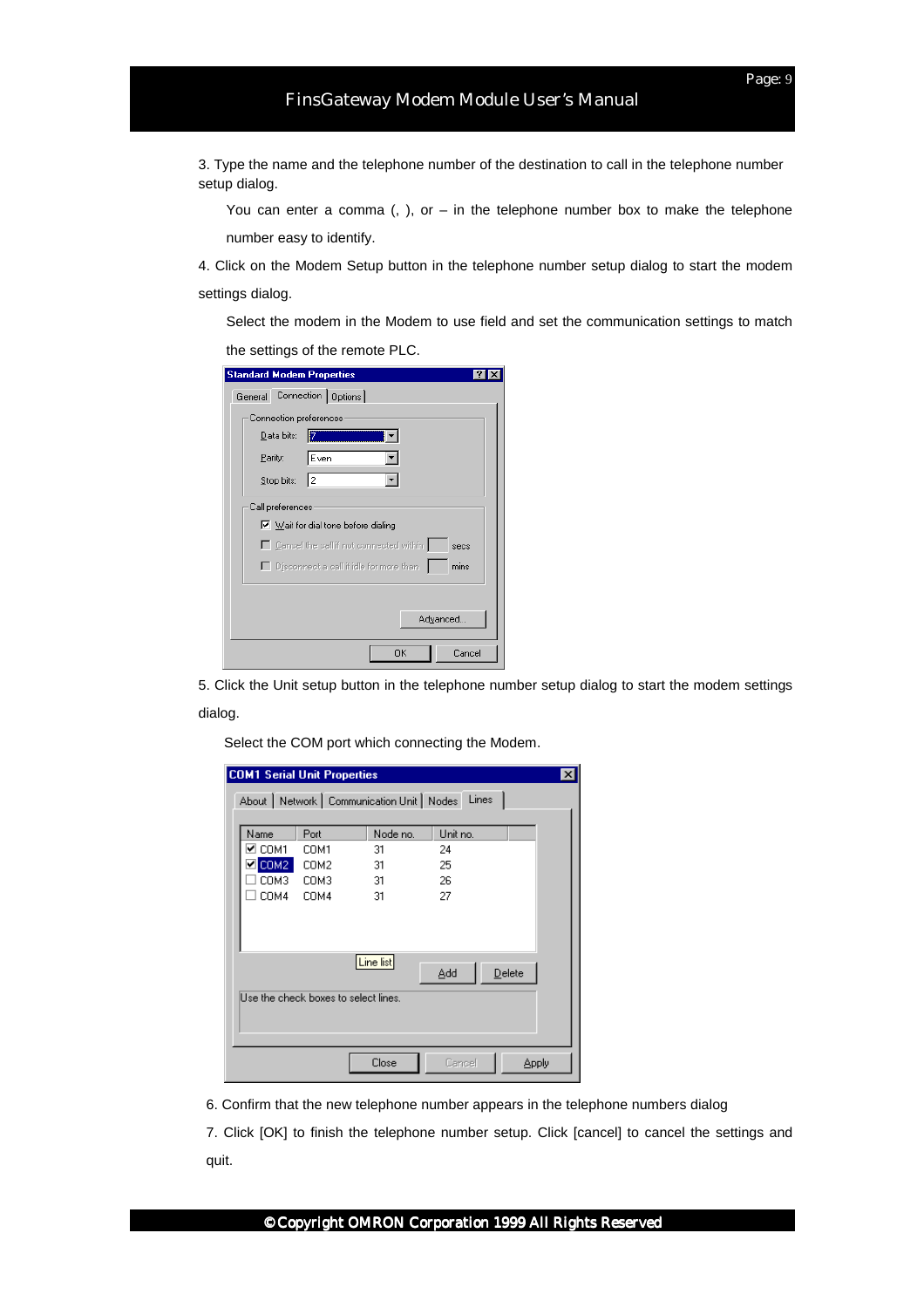### **4 – 2 Serial Communications Driver Settings**

1. Dial the destination.

After the telephone number is registered, Click the [Dial] button and start dialing. You can monitor status and perform one-shot communications with a remote PLC after dialing is completed successfully.

| FgwTapiCaller   |                |               |
|-----------------|----------------|---------------|
| Number to dial: | 01-2345-6789   |               |
|                 |                | Dial property |
| Device:         | Standard Modem |               |
|                 |                | Modem setup   |
| Serial Unit:    | COM1           |               |
|                 |                | Unit setup    |
| Line Status:    |                |               |
|                 |                | Update        |
| Dial            | Hang up        | Close         |

The line status dialog appears when dialing. After dialing is completed successfully, the dialog is minimized automatically.

| FinsGateway TAPI Call<br>$  \square   \square   \times$ |                           |
|---------------------------------------------------------|---------------------------|
| Device<br>OMRON_ME5614D_56K_FAX_DATA_MOD                | Click the icon to see the |
| Number to<br>IT22                                       | dialog again.             |
| Status:<br>LINECALLSTATE_PROCEEDING                     |                           |
| Message: Now dialing                                    |                           |
| Hang up                                                 | <b>⊲⊁</b> FgwTapiCall     |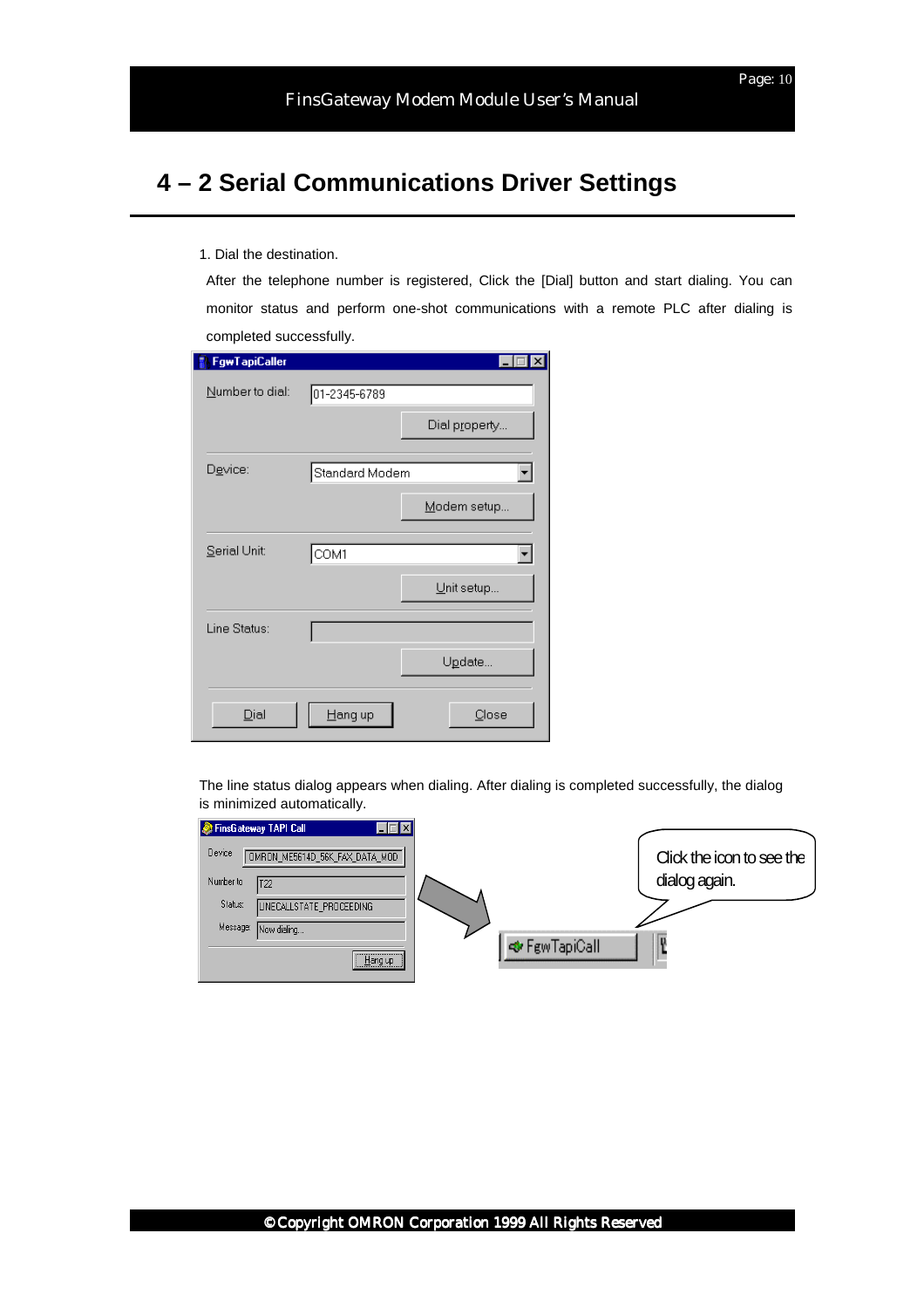#### **4 – 3 Close the Line**

1. Click the [Hang up] button in the FgwTapiCaller.

| FgwTapiCaller   |                |               |
|-----------------|----------------|---------------|
| Number to dial: | 01-2345-6789   |               |
|                 |                | Dial property |
| Device:         | Standard Modem |               |
|                 |                | Modem setup   |
| Serial Unit:    | сом1           |               |
|                 |                | Unit setup    |
| Line Status:    |                |               |
|                 |                | Update        |
| Dial            | Hang up        | Close         |

#### **Closing the Line Manually**

You can also close the line by clicking on the Disconnect button in the line status dialog.

| <b>FinsGateway TAPI Call</b>        |                          |
|-------------------------------------|--------------------------|
| Device<br>Standard Modem            |                          |
| Number to<br>101-2345-6789          |                          |
| Status:<br>LINECALLSTATE_PROCEEDING | Close the line manually. |
| Message:<br>Now dialing             |                          |
| <br>Hang up                         |                          |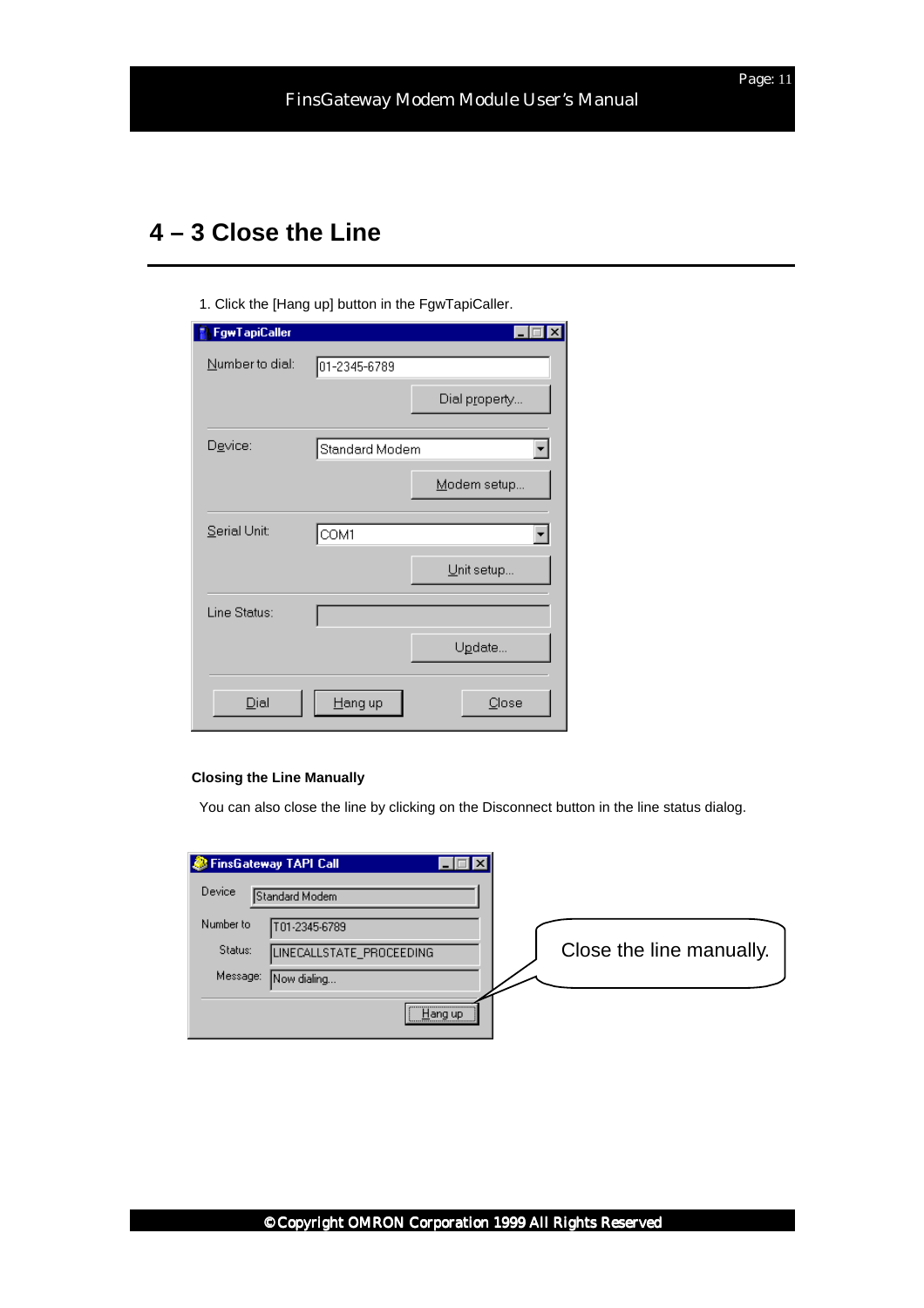### **5 Caution**

### **5 – 1 Communications Settings**

Some modems have fixed settings: 10 bits for character bits. Select the one of the 4 settings below for the communications settings.

| Start bits | Data bits | Parity | Stop bits | Character<br>bits |
|------------|-----------|--------|-----------|-------------------|
| 1 fixed    |           | Even   |           | 10                |
| 1 fixed    | 7         | Odd    |           | 10                |
| 1 fixed    |           | None   | 2         | 10                |
| 1 fixed    | 8         | None   |           | 10                |

Confirm that the communications settings of the computer and the PLC match, except the speed.

Refer to the PLC manual to see how to set the communications settings for the PLC.

#### **5 – 2 Speed Setting**

You can set the speed for the computer with the communications settings of Modem Module, and set the speed at the PLC with the PLC modem settings utility. The speed setting will vary between modems.



© Copyright OMRON Corporation 1999 All Rights Reserved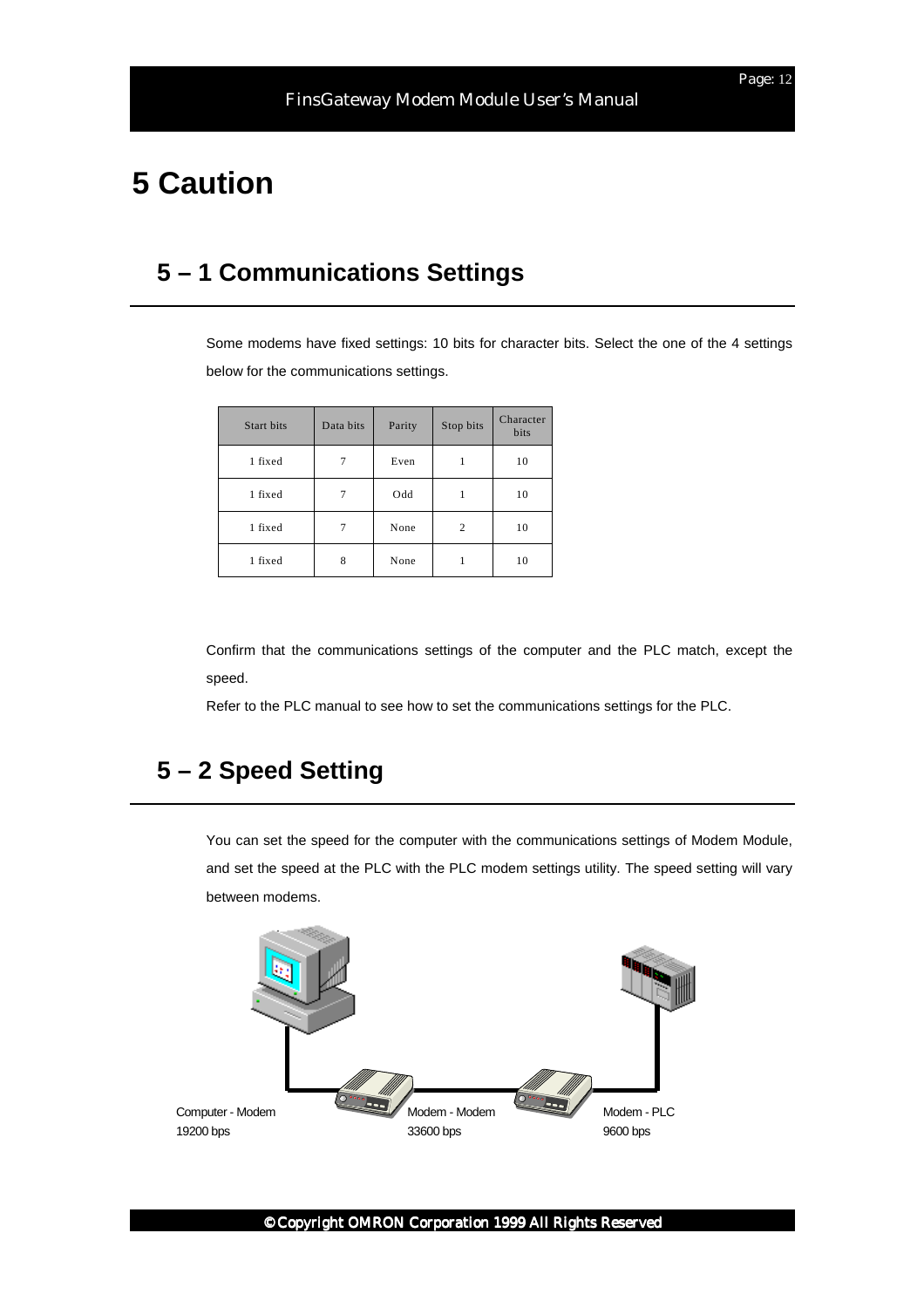### **5 – 3 Connecting the PLC Modem**

Prepare the cable according to the figures below to connect the modem to the PLC. The cable included with the modem works to connect to a computer but not a PLC.

|                | Modem<br>25pin       |          |   | 9 | PLC CPU unit<br>pin  |
|----------------|----------------------|----------|---|---|----------------------|
|                | Connector hood<br>FG |          |   |   | Connector hood<br>FG |
| 1              | FG                   | (Shield) | . |   | --                   |
| $\overline{2}$ | <b>SD</b>            |          |   | 2 | <b>SD</b>            |
| 3              | RD                   |          |   | 3 | RD                   |
| $\overline{4}$ | RS                   |          |   | 4 | RS                   |
| 5              | CS                   |          |   | 5 | CS                   |
| 7              | SG                   |          |   | 9 | SG                   |
| 6              | DR                   |          |   |   |                      |
| 20             | ER                   |          |   |   |                      |

For wiring details, refer to the modem and PLC manuals.

#### **5 – 4 Send the AT Command**

The PLC modem setup utility may not work for old modems. If the utility does not work, send the AT command to set it.

Send any AT command using the PLC modem setup utility. See the modem manual for the setting details.

**Basic** 

| <b>Function</b>                                                                              | AT Command |
|----------------------------------------------------------------------------------------------|------------|
| Set the number of rings for auto answer.<br>The example shows setting 1 ring.                | $ATSO=1$   |
| Save the settings in non-volatile RAM.<br>The example is saving the settings to profile 0.   | AT&W0      |
| Select the profile to load when the modem is<br>turned on. The example is loading profile 0. | AT&Y0      |

| AT Command:<br>ATS0-2 |                  | Send |
|-----------------------|------------------|------|
| Response:             |                  |      |
| ATS0-2                |                  | A.   |
| ОK                    |                  |      |
|                       |                  |      |
|                       |                  |      |
|                       |                  |      |
|                       | Restore Defaults | Exit |
|                       |                  |      |

न्त्र

Flow control or the CD/DR/ER signal control settings may be required for the modem. See the modem manual and determine the AT commands to set them.